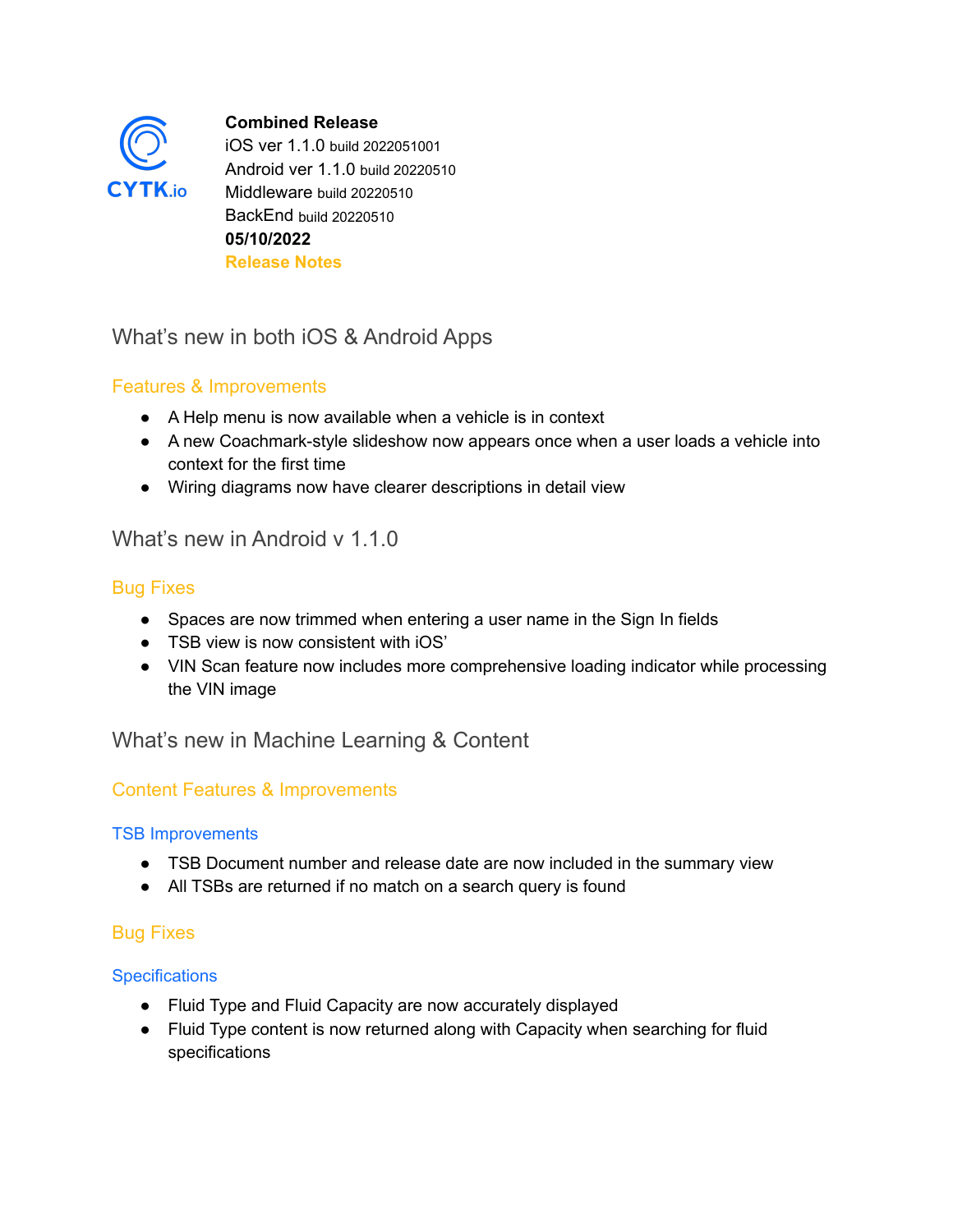#### **Figures**

● Content is now filtered when MOTOR returns a search result with 0 items

### What's new in Enrollment

#### Features & Improvements

#### **General**

- Updated the SFDC Record Owner to Travis on enrollment lead record creation
- UI updates to match current branding
- Removed default Subscription from enrollment form so the user now has to choose Team (RT2) or Individual (DIY)

#### User Verification Features

- Rooftop Admins, Individuals, and Workers can now verify their email addresses
- Verification status is accurately reflected in the Admin Dashboard and SFDC

#### SMS Notifications

● Added Verification SMS notifications for Rooftop Admins and Individuals

#### Admin Dashboard

- Removed ability for Admins to manage their subscriptions via the Customer Portal
- Added ability for Individual users to manage their billing via the Customer Portal
- Changed "Manage Subscription" to "Manage Billing"
- User status indicators are now accurately depicted in the user list
- Added feature to support more than 25 Users with an RT3 subscription

#### Bug Fixes

#### Password Reset

- Changed wording on Password Reset that genericizes the process
- Password Reset process now has branded HTML pages

#### Linked Lead Records

- Sending an email to an Existing lead with the querystring values that connect enrollment to the existing lead record now works properly
- Customer Type now accurately reflects the choice made on the enrollment form (RT2 or Individual)

#### Admin Dashboard

• Customer Type now accurately depicted in interface